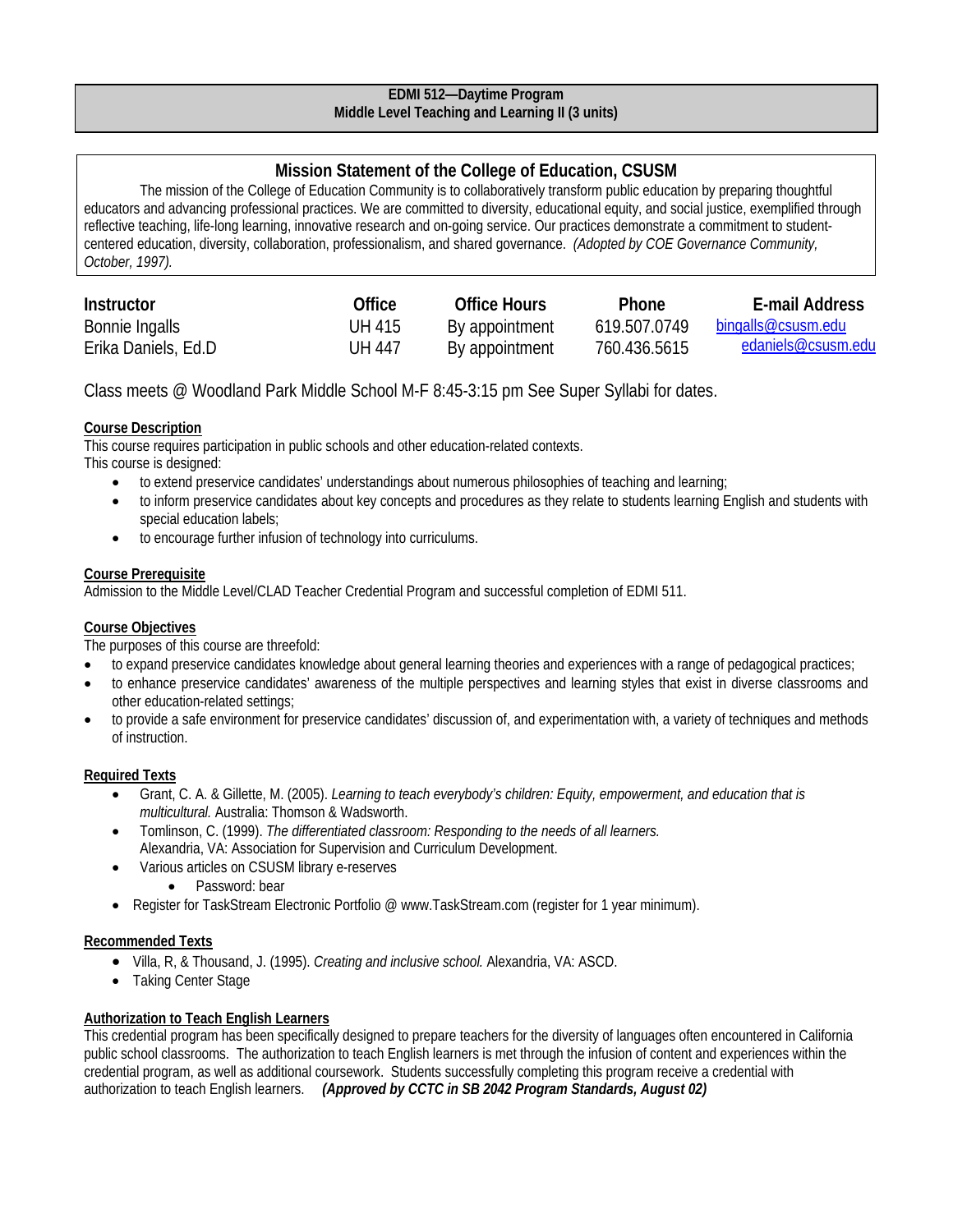### **Teacher Performance Expectation (TPE) Competencies**

The course objectives, assignments, and assessments have been aligned with the CTC standards for the Multiple Subject Credential. This course is designed to help teachers seeking a California teaching credential to develop the skills, knowledge, and attitudes necessary to assist schools and district in implementing effective programs for all students. The successful candidate will be able to merge theory and practice in order to realize a comprehensive and extensive educational program for all students. You will be required to formally address the following TPEs in this course:

TPE 6d – Engaging and supporting all learners (Strategy Matrix) Submit and ask for feedback from Daniels

- TPE 9 Instructional Planning (Unit Plan) Submit and ask for feedback from Ingalls
- TPE 14 Educational technology (Unit Plan) Submit and ask for feedback from

Using **www.taskstream.com,** you will upload 1 or more piece of evidence and write a reflective narrative explaining how you have met the TPE. Each narrative must include a paragraph for each of the following:

- a) description of the TPE are you addressing
	- (This is basically a summary.)
- b) analysis of how each piece of evidence meets the expectations of the TPE
	- (Use buzz words from the TPE and specifically connect them to the artifact.) and
- c) reflection of what you learned and how this new learning will make you a highly qualified teacher
	- (This is the "so what" of your reflection.)

### **Accommodation for Students with Disabilities**

Please discuss your needs with the instructor within the first week of the semester & contact Disabled Student Services. Students must be approved for services by providing appropriate and recent documentation to the Office of Disable Student Services (DSS). This office is located in Craven Hall 5205, and can be contacted by phone at (760) 750-4905, or TTY (760) 750-4909. Students authorized by DSS to receive reasonable accommodations should meet with their instructor during office hours or, in order to ensure confidentiality, in a more private setting.

### **CSUSM Academic Honesty Policy**

"Students will be expected to adhere to standards of academic honesty and integrity, as outlined in the Student Academic Honesty Policy. All written work and oral assignments must be original work. All ideas/materials that are borrowed from other sources must have appropriate references to the original sources. Any quoted material should give credit to the source and be punctuated with quotation marks.

Students are responsible for honest completion of their work including examinations. There will be no tolerance for infractions. If you believe there has been an infraction by someone in the class, please bring it to the instructor's attention. The instructor reserves the right to discipline any student for academic dishonesty in accordance with the general rules and regulations of the university. Disciplinary action may include the lowering of grades and/or the assignment of a failing grade for an exam, assignment, or the class as a whole."

### **Plagiarism**

All work submitted for this course should reflect students' efforts. When relying on supporting documents authored by others, cite them clearly and completely using American Psychological Association (APA) manual, 5th edition. Failure to do so may result in failure of the course.

### **Attendance is mandatory.**

*COE general policy*: Due to the interactive nature of courses in the College, and the value placed on the contributions of every student. **Students are expected to prepare for, attend, and participate in all classes**. For extenuating circumstances contact the instructors **before** class is missed, and make arrangements to make up what was missed. At minimum, a student **must attend more than 80% of class time**, or s/he may not receive a passing grade for the course.

*For this class:* After the first absence, each additional absence (or 3 tardies/early departures, which are defined as 15 minutes) will reduce a grade by 10 points (one full grade). For example if a student earns 95 % and is absent 2 times = 95 – 1(10) = 85 points = B.

### **Notification of absence does not warrant an excuse.**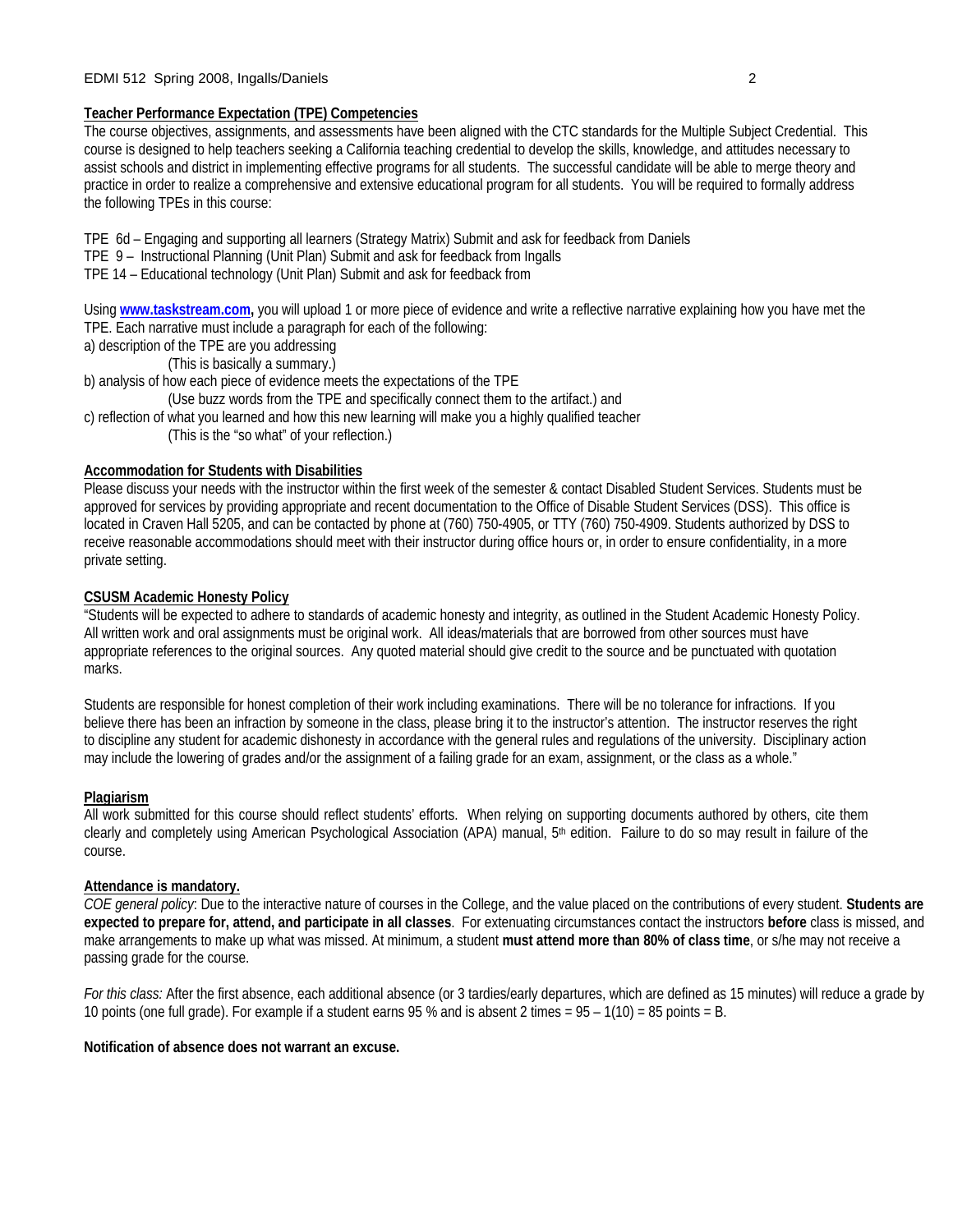#### **Grading Policy**

All students will come prepared to class; readings and homework assignments are listed on the dates on which they are to be completed.

All required work is expected to be on time. One grade level will be deducted for each class meeting for which it is late (e.g., an "A" assignment that is submitted one class session late will be marked down to a "B"). Unless prior instructor approval is secured, assignments will not be accepted three class sessions after which they are due. Exceptions will be handled on a case-by-case basis, as determined by the instructor.

It is expected that students will proofread and edit their assignments prior to submission. Students will ensure that the text is error-free (grammar, spelling), and ideas are logically and concisely presented. The assignment's grade will be negatively affected as a result of this oversight. Each written assignment will be graded approximately 80% on content and context (detail, logic, synthesis of information, depth of analysis, etc.), and 20% on mechanics (grammar, syntax, spelling, format, uniformity of citation, etc.). All citations, where appropriate, will use American Psychological Association (APA) format. Consult American Psychological Association (APA) Manual, 5<sup>th</sup> edition for citation guidance.

Grading will include a component (10%) of "professional disposition." Students will conduct themselves in ways that are generally expected of those who are entering the education profession. This includes but is not limited to:

- On-time arrival to all class sessions;
- Advance preparation of readings and timely submission of assignments;
- Respectful participation in all settings (e.g., whole group, small group, in/outside of class);
- Carefully considered, culturally aware approaches to solution-finding.

### **Professional Disposition**

**Course Assignments**

All students are expected to adhere to a professional code of ethics. Be at class on time and prepared with assignments and readings. Participate fully in small group and large group discussions and tasks. Turn in all "exit slips" when requested to do so. Use computers during class time only for note taking or directed tasks. Do not use computers for personal tasks, checking of email, instant messaging, etc except during breaks. Be respectful to peers and instructors and demonstrate a willingness to help all students be successful.

| GUULDE ASSIGNMENTS           |                                                                                    |               |                                     |                    |  |
|------------------------------|------------------------------------------------------------------------------------|---------------|-------------------------------------|--------------------|--|
| Unit Plan                    |                                                                                    |               | 25 points                           |                    |  |
| Philosophy Letter and Resume |                                                                                    |               | 15 points                           |                    |  |
|                              | TaskStream Submissions (TPEs 6d, 9 & 14)                                           |               | 15 points<br>20 points<br>15 points |                    |  |
| <b>Strategy Matrix</b>       |                                                                                    |               |                                     |                    |  |
|                              | Classroom Management Revision and Reflection                                       |               |                                     |                    |  |
| <b>Professional Demeanor</b> |                                                                                    |               | 10 points                           |                    |  |
| <b>Total</b>                 |                                                                                    |               | 100 points                          |                    |  |
| <b>Grading Scale</b>         |                                                                                    |               |                                     |                    |  |
| $A = 94-100$                 | $B+=88-89$                                                                         | $C+=78-79$    | $D+=68-69$                          | $F = 59$ or lower. |  |
| $A = 90-93$                  | $B = 84 - 87$                                                                      | $C = 74 - 77$ | $D = 64-67$                         |                    |  |
|                              | $B = 80 - 83$                                                                      | $C = 70 - 73$ | $D = 60 - 63$                       |                    |  |
|                              | Dlegge note accidentments are due whother ar not vay are present in algos that day |               |                                     |                    |  |

**Please note assignments are due whether or not you are present in class that day.**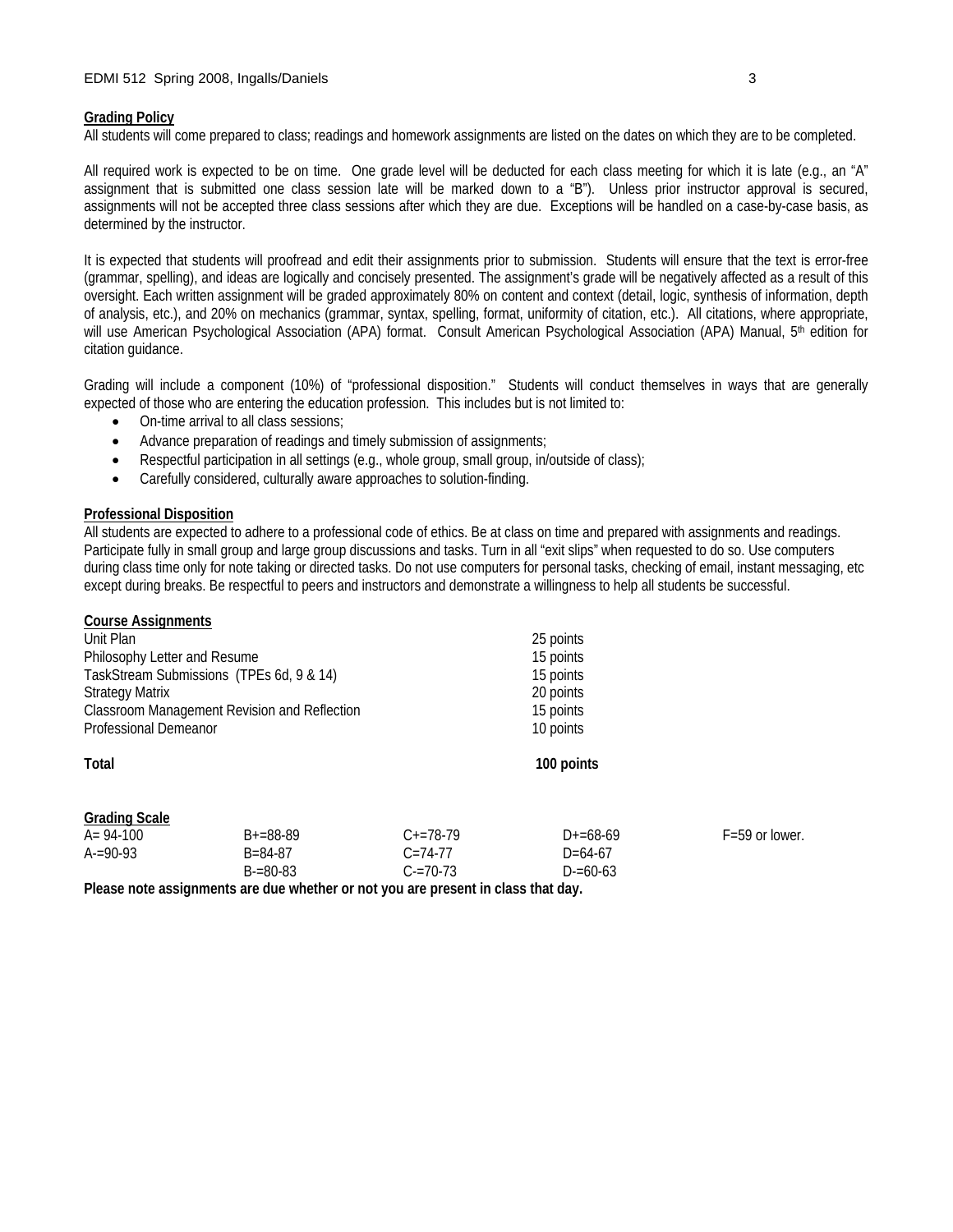# **Session Agendas**

(**While this schedule is carefully planned, it may be modified at any time in response to the needs and interests of the class.**)

| <b>Date</b>                              | <b>Topic</b>                                                                                                                                                   | Assignment                                                                                                                                                                       |
|------------------------------------------|----------------------------------------------------------------------------------------------------------------------------------------------------------------|----------------------------------------------------------------------------------------------------------------------------------------------------------------------------------|
| Session 1<br>January 22<br>BI            | <b>Semester Overview</b><br>Community Building - Class Jobs Review                                                                                             |                                                                                                                                                                                  |
| Session 2<br>January 23<br>ED            | Special education                                                                                                                                              | Read: G/G chapters 4 and 5<br>Read: Tomlinson 1 and 2                                                                                                                            |
| Session 3<br>January 24<br>BI            | Classroom management/Revisit environment plan<br>Differentiation<br>Role play professionalism                                                                  | Memorize: pages 15/16 in Tomlinson<br>Read: G/G chapter 3                                                                                                                        |
| Session 4<br>January 28<br>ED            | Unit plan                                                                                                                                                      | Read: G/G chapter 8 and 10<br>Read: Tomlinson chapter 3                                                                                                                          |
| Session <sub>5</sub><br>January 31<br>ED | Community resources for handicapping conditions                                                                                                                |                                                                                                                                                                                  |
| Session 6<br>February 5<br>BI            | Unit planning workshop<br>Introduction to philosophy statements                                                                                                | Read: G/G chapter 8<br>Read: Tomlinson chapters 4, 5, and 6                                                                                                                      |
| Session 7<br>February 7<br>BI            | Classroom management<br>Differentiation                                                                                                                        |                                                                                                                                                                                  |
| Session 8<br>February 14<br>BI           | Effective teaching strategies                                                                                                                                  | Read: Tomlinson chapters 7 and 8                                                                                                                                                 |
| Session 9<br>February 14<br>ED           | Work on presentations<br>SST/IEP                                                                                                                               | Read: Curricular cultures article                                                                                                                                                |
| Session 10<br>February 15<br>BI          | <b>SST/IEP</b><br>Handicapping conditions presentations                                                                                                        | Due: Strategy matrix                                                                                                                                                             |
| Session 11<br>February 18<br>ED          | Motivation                                                                                                                                                     | Read: "Understanding keys to motivation"<br>(McCombs); "Failure-syndrome students"<br>(Brophy); "Developing motivation" (Dweck);<br>"Challenging and engaging" (Stowell/Daniels) |
| Session 12<br>February 21<br>BI          | More on motivation<br>Career advice                                                                                                                            | Due: Resume and philosophy letter<br>Explore: www.csusm.edu/careers                                                                                                              |
| Session 13<br>March 6<br>BI              | Revisit classroom environment plan in light of better<br>understandings of differentiation, effective teaching<br>strategies, class management, and motivation |                                                                                                                                                                                  |
| Session 14<br>March 13<br>BI             | Clarify/solidify differentiation<br>Revising and reflecting on environment plan                                                                                | Read: Tomlinson chapters 9 and 10<br>Due on March 11: Unit plan to Dr. Ochanji                                                                                                   |
| Session 16<br>March 14<br>ED             | Send off to student teaching<br>TPEs: Upload all three TPEs by March 16, 2008.                                                                                 | No credit will be given for any TPEs uploaded after this<br>date. Be sure to check Taskstream during the following<br>week for feedback from professor.                          |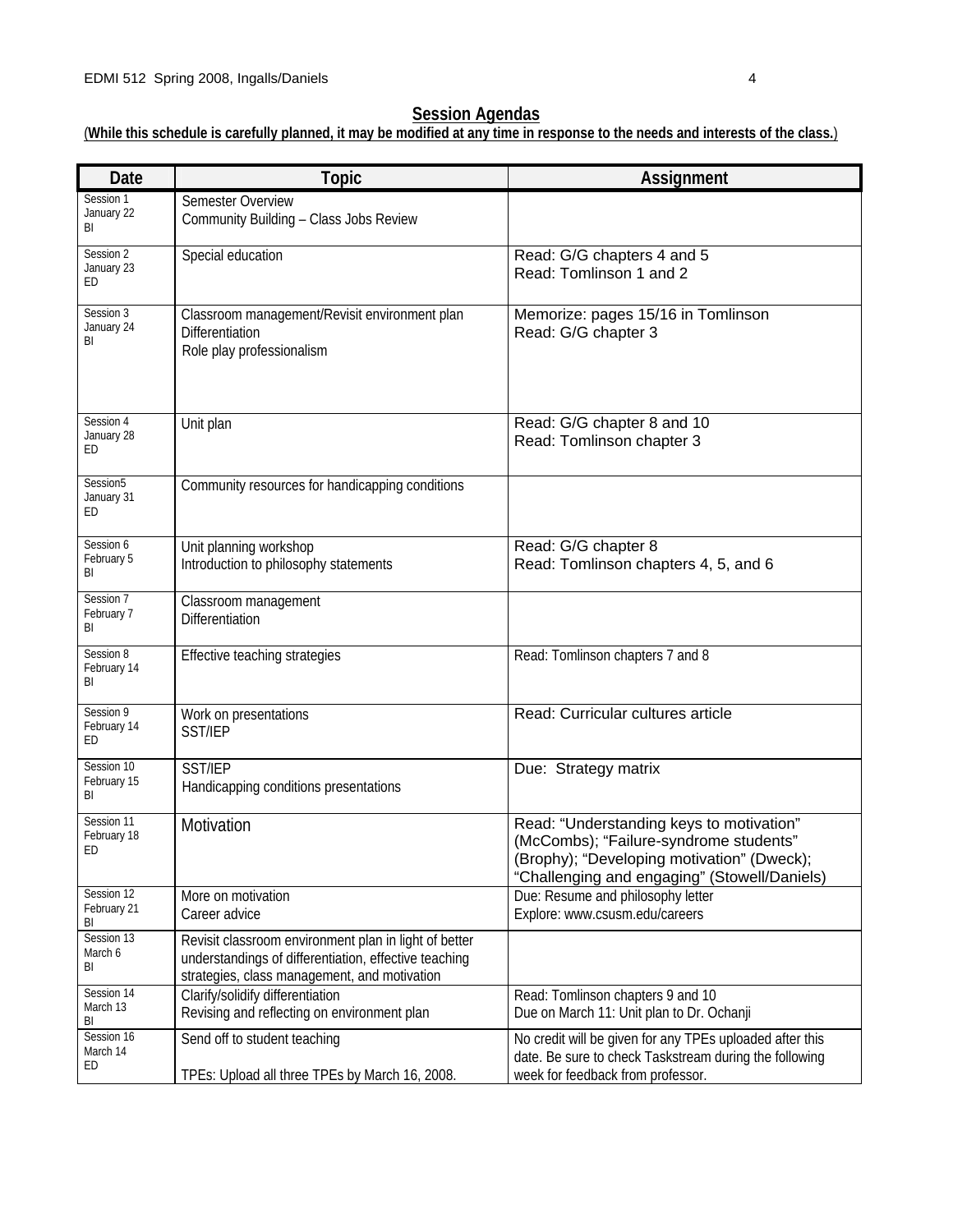# **Philosophy Statement/Letter Application 15 Points Due: February 21, 2008**

Learner Objectives: Refine personal philosophy of teaching and create a letter of application Product: Word processed philosophy of teaching statement letter (resume)

# **Checklist for Philosophy Statement/Letter of Application**

### **Paragraph One & Four**

\_\_\_\_\_\_ Did your introduction cover the following:

- Identify position you are seeking and your credential qualifications
- Contextually describe the student populations you are prepared to teach (culture, language, gender, ability, and social economic status). Refer to your successful district, school, and classroom experiences.
- How do your philosophy, curriculum, instruction, and management approaches create a democratic and socially just classroom?
- Why are you a strong candidate for this position? **Include relevant employment experience.**
- Why are you interested in this job?

### **Paragraph Two**

Did you identify your belief about curriculum and provide an example?

\_\_\_\_\_\_ Did you identify your belief about instruction and provide an example?

\_\_\_\_\_\_ Did you identify your belief about classroom management and provide an example?

\_\_\_\_\_\_ Did you identify yourself (race, class gender, ability, sexuality…)?

### **Paragraph Three**

Did you identify the students you are prepared to teach?

\_\_\_\_\_\_ Did you identify how these identities between you and your students are either similar or different and what you do to connect with your students based on these similarities or differences in order to help your students learn?

### **Organization & Preparation**

Did you keep your paper within the 1 page limit?

\_\_\_\_\_\_ Did you connect to educational theory?

Are all of your drafts and comments from peers and instructor included in this submission?

Are all words spelled correctly? Is all grammar and punctuation correct?

|    | <b>Total Points</b> |
|----|---------------------|
| 20 |                     |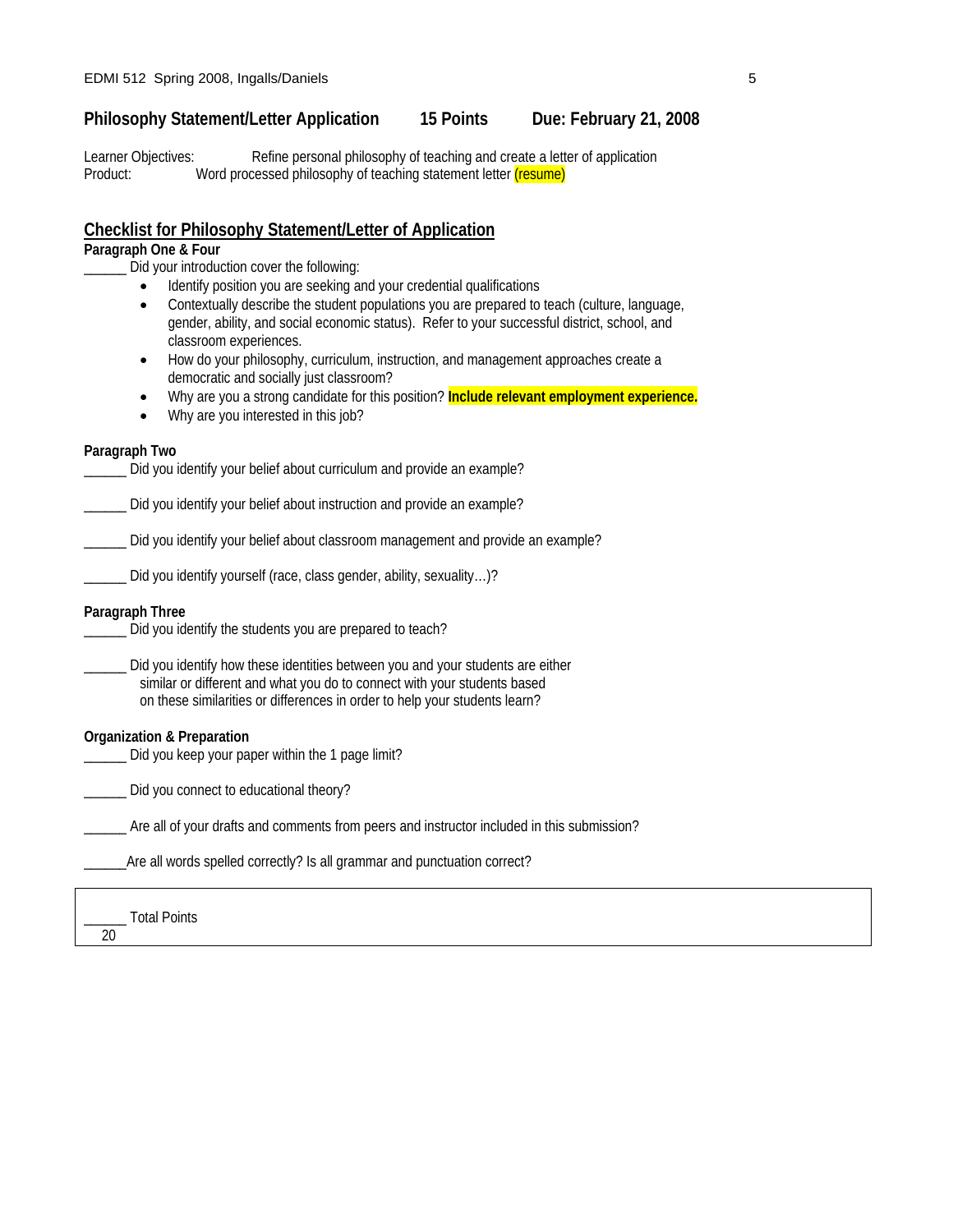### **Philosophy Paper/Letter of Application Writing Guide**

### **Paragraph 1: Letter Introduction**

- 1. Identify position you are seeking and your credential qualifications
	- Contextually describe the student populations you are prepared to teach (culture, language, gender, ability, and social economic status). Refer to your successful district, school and classroom experiences.
	- How do your philosophy, curriculum, instruction and management approach create a democratic and socially just classroom?
	- Why are you a strong candidate for this position? **Include relevant employment experience.**
	- Why are you interested in this job?

### **Paragraph 2: Belief Enactment**

Identify how you create a democratic/socially just classroom/equitable/inclusive - learning environment for your students through your curriculum, instruction and management approach.

Name a belief you have about curriculum. Give 1-2 examples of what you do when you pick out curriculum that exemplifies this belief.

Name a belief you have about instruction. Give 1-2 examples of what instructional strategies you use that exemplify this belief.

Name a belief you have about classroom management/discipline. Give 1-2 examples of what you do that exemplifies this belief and creates a classroom that is safe and promotes learning for all.

Identify how these three approaches used together will enable you to meet all students needs.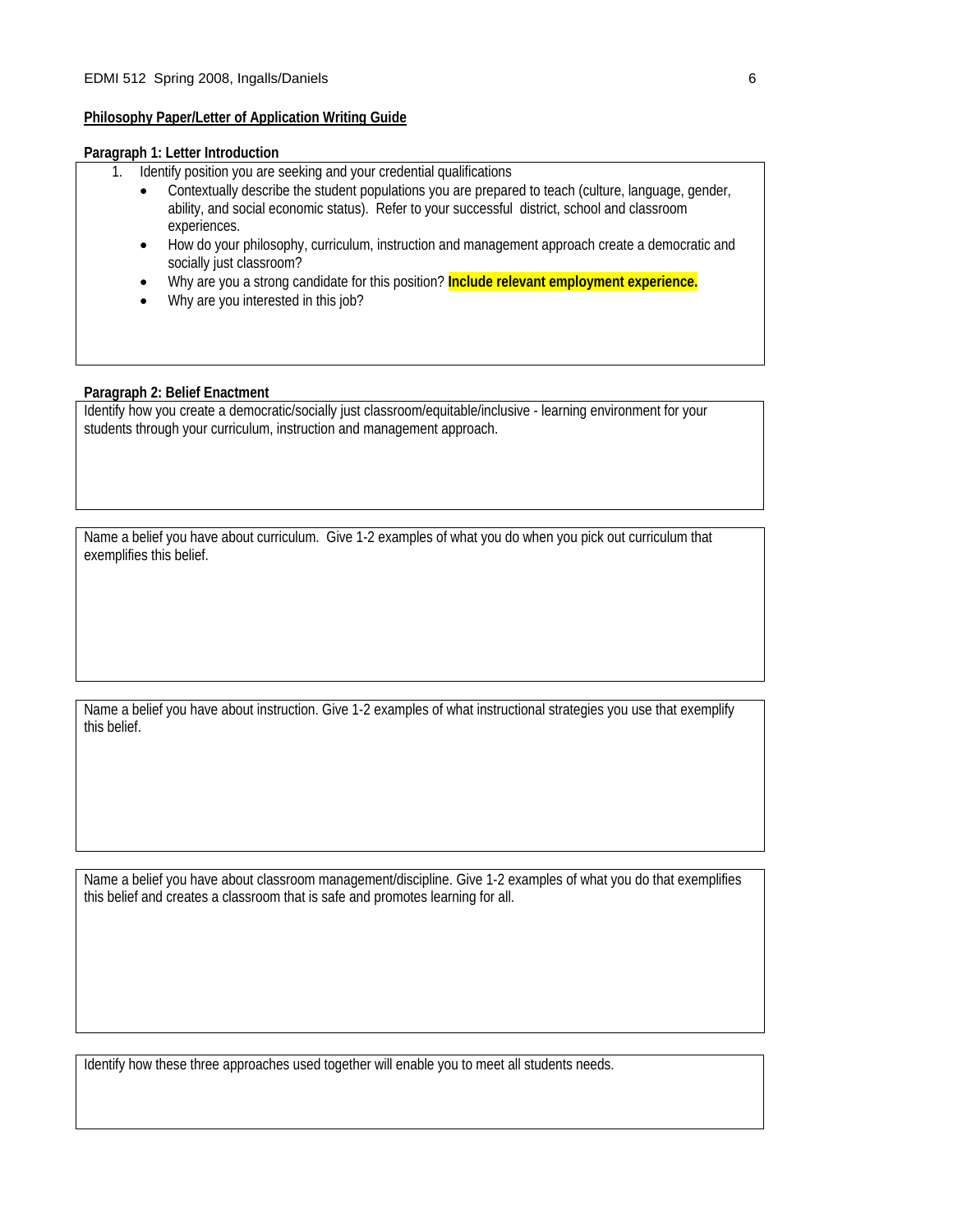#### **Paragraph 3: Personal Pedagogy**

| Name 5-10 characteristics that address<br>your identity | examples                                                                                                                                       | Name 5-10 characteristics that<br>address your students' identities |
|---------------------------------------------------------|------------------------------------------------------------------------------------------------------------------------------------------------|---------------------------------------------------------------------|
|                                                         | race/ethnicity<br>nationality<br>socioeconomic class<br>(free or reduced lunch) gender<br>language<br>ability<br>sexuality<br>geography<br>age |                                                                     |

Pick an identity you and your students have in common.

Your identity **Your students' identity** 

Our similar identities can be tools to help us connect with students and to support learning. How do you connect with your students using your similarities? Pick one example from your teaching experience.

Our differences often can be obstacles in learning, but they do not have to be. We do not need to be of the same identities of our students to be an effective teacher and to support all students to learn. We just need to use strategies that help us turn the obstacles into tools. Pick an identity you have that is different from your students.

Your identity **Your students'** identity

What actions do you take to still connect with students with this identity even though you are different from one another? Pick one example from your teaching experience.

### **Paragraph Four: Closing**

Restate your desire to fill the position and your qualifications.

Thank them for their time and consideration.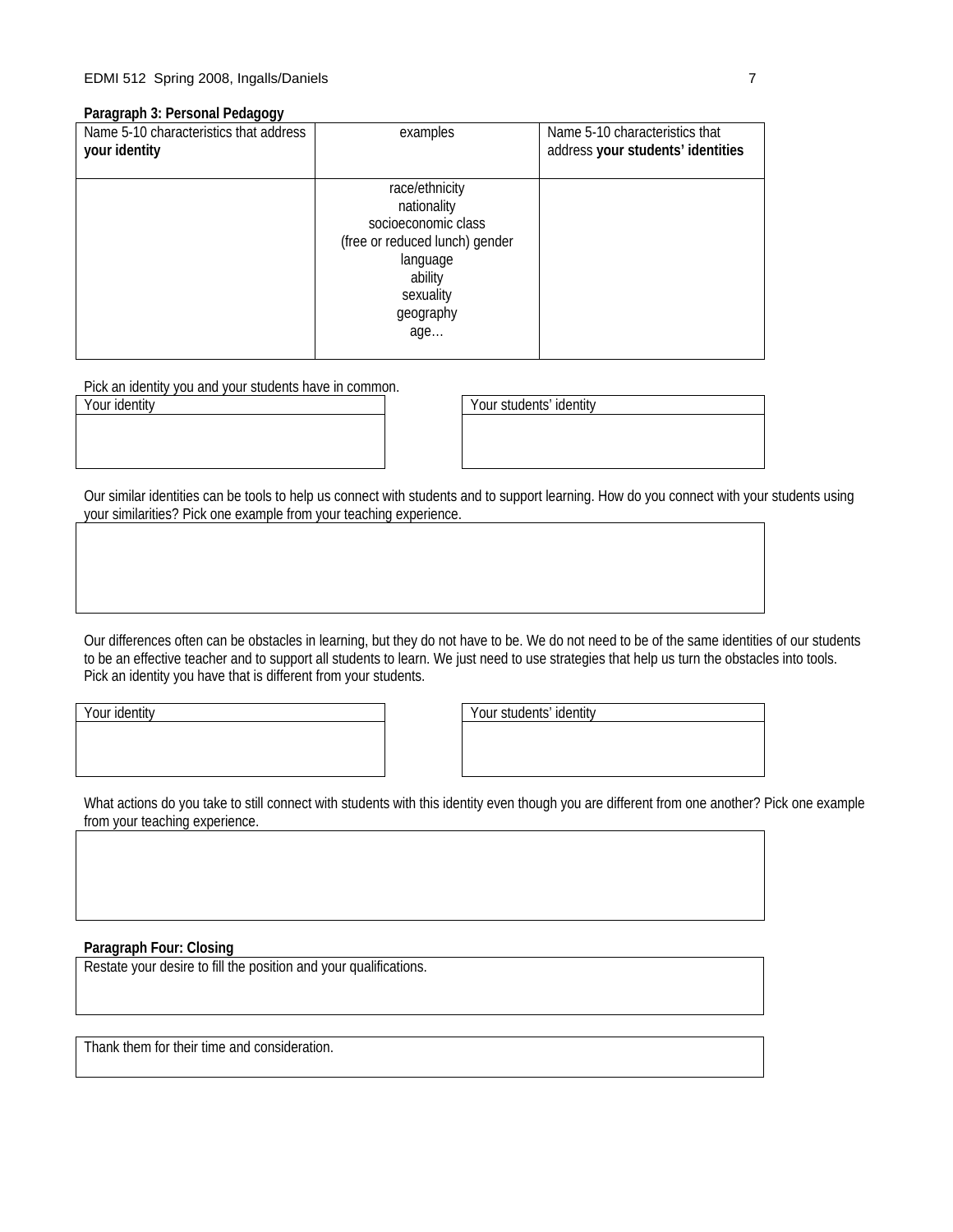| <b>Strategy Matrix</b> | 20 Points                                                                                                                                                                                                                                                                                                                                                         | Due: February 15, 2008 |
|------------------------|-------------------------------------------------------------------------------------------------------------------------------------------------------------------------------------------------------------------------------------------------------------------------------------------------------------------------------------------------------------------|------------------------|
| Learner Objectives:    | 1) Knowledge of U.S. special education handicapping conditions, accompanying learner<br>characteristics, and needed supports for success in general education<br>2) Knowledge of nondiscriminatory assessment, processes for making a child eligible for<br>special education, and the teacher's role in developing IEPs by creating a matrix of<br>disabilities. |                        |
| Product:               |                                                                                                                                                                                                                                                                                                                                                                   | Strategies matrix      |
|                        |                                                                                                                                                                                                                                                                                                                                                                   | Presentations          |

# **Task Guidelines for the Strategy Matrix**

Work with two people to apply your knowledge of the categories of disability recognized by the federal government. You will be assigned two of the 13 special education categories covered under IDEA or ADHD/ADD covered under Section 504 the Americans with Disabilities Act (ADA). You will learn about and become an "expert" on your handicapping condition and represent your learning in two ways. 1) You will create a chart or table that clearly illustrates each of the following eight dimensions. 2) You will prepare a creative presentation in order to disseminate your learning to your classmates. Apply what you are learning about effective teaching strategies during the presentation.

- 1. The name of the handicapping condition
- 2. A brief description of the learning and/or social behaviors associated with the category label
- 3. One assessment appropriate to use to determine the presence or degree of the category label
- 4. One typical adaptation/modification in **curriculum, materials, goals (content)**
- 5. One typical adaptation/modification in **classroom environment (process)**
- 6. One typical adaptation/modification in **teaching practices (process)**
- 7. One typical adaptation/modification in **assessments** required of the student **(product)**
- 8. A symbol or icon that will help you remember the key characteristics of the condition

You will receive a graphic organizer in class with which to capture your thinking and to record the information from other groups.

*13 Disability categories in IDEA:* **Autism, Deaf-blindness, Deafness, Emotional disturbance, Hearing impaired, Mental retardation, Multiple disabilities, Orthopedic impairment, Other health impaired, Specific learning disabilities, Speech and language impaired, Traumatic brain injury, Visual impairment including blindness** 

*Plus* **ADHD/ADD** *from Section 504***.**